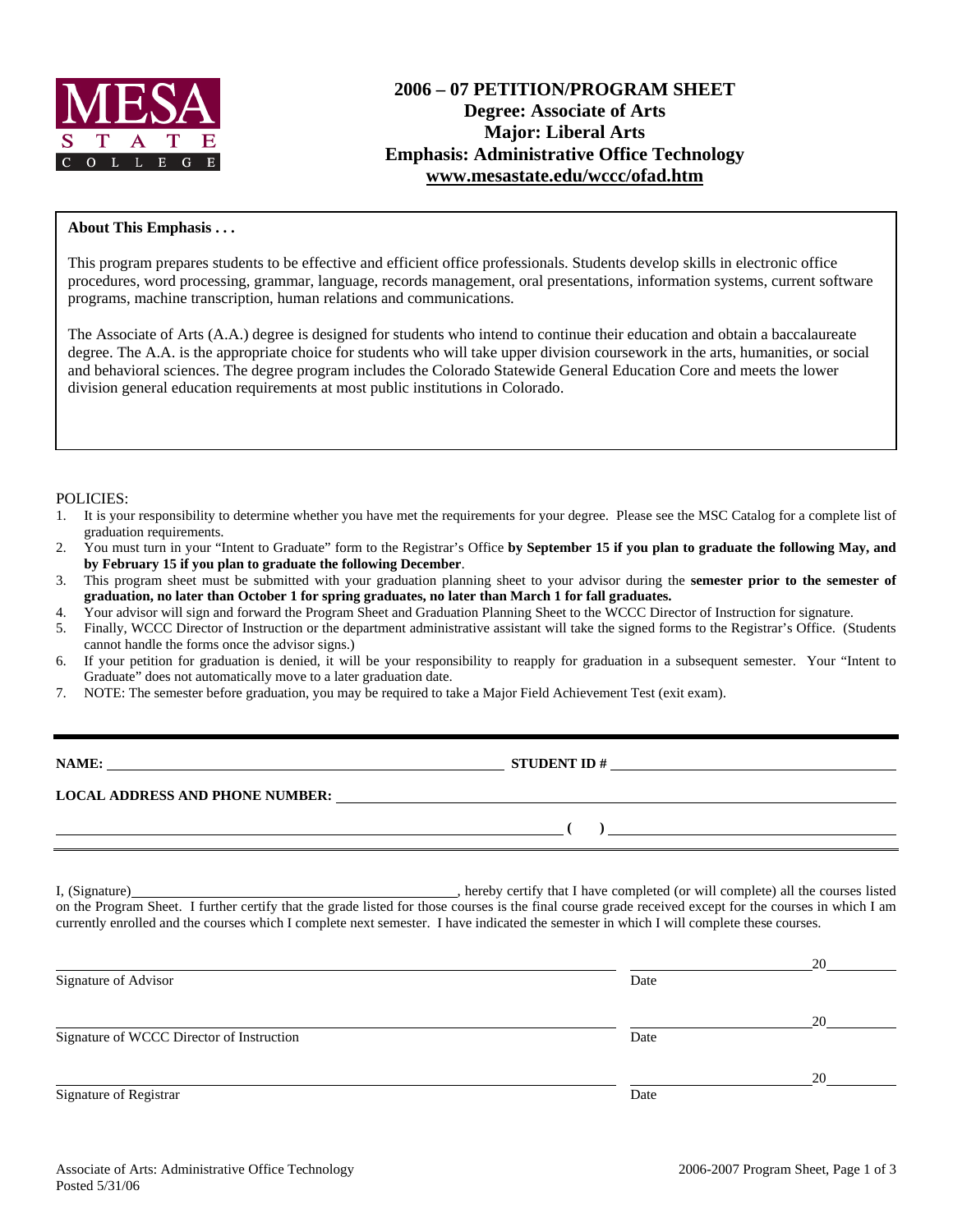- 60 semester hours are required for the Associate of Arts degree. Must meet the academic residency requirements.
- A cumulative grade point average of 2.0 or higher must be maintained for all courses taken and a grade of "C" or better must be earned in all courses within the Administrative Office Technology area of emphasis.
- A grade of "C" or higher must be earned in all general education courses in order to be accepted for the transfer under the Core Transfer Agreements.
- It is recommended that students work closely with a faculty advisor when selecting appropriate courses and scheduling classes.

|                                                                                                      |     |                         |       |                                                               |      | <b>GENERAL EDUCATION REQUIREMENTS (34 Semester Hours)</b> |        |     |                                                                              |       |      |      |           |
|------------------------------------------------------------------------------------------------------|-----|-------------------------|-------|---------------------------------------------------------------|------|-----------------------------------------------------------|--------|-----|------------------------------------------------------------------------------|-------|------|------|-----------|
| Course                                                                                               | No. | Credit                  | Grade | Term                                                          | Year | Trns/Subs                                                 | Course | No. | Credit                                                                       | Grade | Term | Year | Trns/Subs |
|                                                                                                      |     |                         |       | English and Speech: ENGL 111 and 112, SPCH 102 (9 semester    |      |                                                           |        |     | <b>Social and Behavioral Sciences: (9 Semester Hours)</b>                    |       |      |      |           |
|                                                                                                      |     |                         |       | hours, must earn a grade of "C" or above in ENGL 111 and 112) |      |                                                           |        |     | (Minimum of 2 different disciplines)                                         |       |      |      |           |
| ENGL                                                                                                 | 111 | $\overline{\mathbf{3}}$ |       |                                                               |      |                                                           |        |     |                                                                              |       |      |      |           |
| ENGL                                                                                                 | 112 | $\frac{3}{2}$           |       |                                                               |      |                                                           |        |     |                                                                              |       |      |      |           |
| <b>SPCH</b>                                                                                          | 102 | $\overline{\mathbf{3}}$ |       |                                                               |      |                                                           |        |     |                                                                              |       |      |      |           |
| <b>Physical Sciences/Math/Statistics (7-10 semester hours)</b><br>Science (minimum 4 semester hours) |     |                         |       |                                                               |      |                                                           |        |     |                                                                              |       |      |      |           |
|                                                                                                      |     |                         |       |                                                               |      |                                                           |        |     | <b>Humanities</b> (9 semester hours)<br>(Minimum of 2 different disciplines) |       |      |      |           |

|               |     |                        |  |           | Kinesiology (2 semester hours) KINE/HPWA 100 and one KINA/HPWE/Selected DANC course                                                                                                                                                                                                                                                                                                                                           |     |        |            |      |           |
|---------------|-----|------------------------|--|-----------|-------------------------------------------------------------------------------------------------------------------------------------------------------------------------------------------------------------------------------------------------------------------------------------------------------------------------------------------------------------------------------------------------------------------------------|-----|--------|------------|------|-----------|
| Course        | No. | Credit Grade Term Year |  | Trns/Subs | Course                                                                                                                                                                                                                                                                                                                                                                                                                        | No. | Credit | Grade Term | Year | Trns/Subs |
| KINE/HPWA 100 |     |                        |  |           | KINA/HPWE $\frac{1}{\sqrt{1-\frac{1}{2}} \sqrt{1-\frac{1}{2}} \sqrt{1-\frac{1}{2}} \sqrt{1-\frac{1}{2}} \sqrt{1-\frac{1}{2}} \sqrt{1-\frac{1}{2}} \sqrt{1-\frac{1}{2}} \sqrt{1-\frac{1}{2}} \sqrt{1-\frac{1}{2}} \sqrt{1-\frac{1}{2}} \sqrt{1-\frac{1}{2}} \sqrt{1-\frac{1}{2}} \sqrt{1-\frac{1}{2}} \sqrt{1-\frac{1}{2}} \sqrt{1-\frac{1}{2}} \sqrt{1-\frac{1}{2}} \sqrt{1-\frac{1}{2}} \sqrt{1-\frac{1}{2}} \sqrt{1-\frac{$ |     |        |            |      |           |

### **Administrative Office Technology Emphasis Requirements** (24 Semester Hours)

| Course      | No. | Credit | Grade                                                   | Term | Year | Trns/Subs | Course      | <u>No.</u> | Credit | Grade          | Term | Year | Trns/Subs                                                                           |
|-------------|-----|--------|---------------------------------------------------------|------|------|-----------|-------------|------------|--------|----------------|------|------|-------------------------------------------------------------------------------------|
| <b>ACCT</b> | 201 |        |                                                         |      |      |           | <b>OFAD</b> | 153        |        |                |      |      | $\frac{3}{2}$ $\frac{1}{2}$ $\frac{1}{2}$ $\frac{1}{2}$ $\frac{1}{2}$ $\frac{1}{2}$ |
| <b>BUGB</b> | 211 |        | $\frac{3}{2}$ $\frac{1}{2}$ $\frac{1}{2}$ $\frac{1}{2}$ |      |      |           | <b>OFAD</b> | 201        |        | $\overline{3}$ |      |      |                                                                                     |
| <b>CISB</b> | 101 |        |                                                         |      |      |           | <b>OFAD</b> | 202        |        |                |      |      |                                                                                     |
| <b>MANG</b> | 201 |        |                                                         |      |      |           | <b>OFAD</b> | 253        |        |                |      |      |                                                                                     |

#### **GENERAL EDUCATION REQUIREMENTS** (34 Semester Hours)

**English and Speech – 9** Semester Hours ENGL 111 **and** ENGL 112 **or** ENGL 129 *(by permission)* **And** SPCH 102 (required)

See current Mesa State College Catalog for list of courses that fulfill the requirements below.

**Mathematics and Science – 7-10** Semester Hours

Minimum 3 semester hours in Math and minimum 4 semester hours in Science. Both lecture and Lab must be taken in all courses having both.

**Humanities – 9** semester hours. Minimum of two different disciplines required.

**Social and Behavioral Sciences – 9** semester hours. Minimum of two different disciplines required.